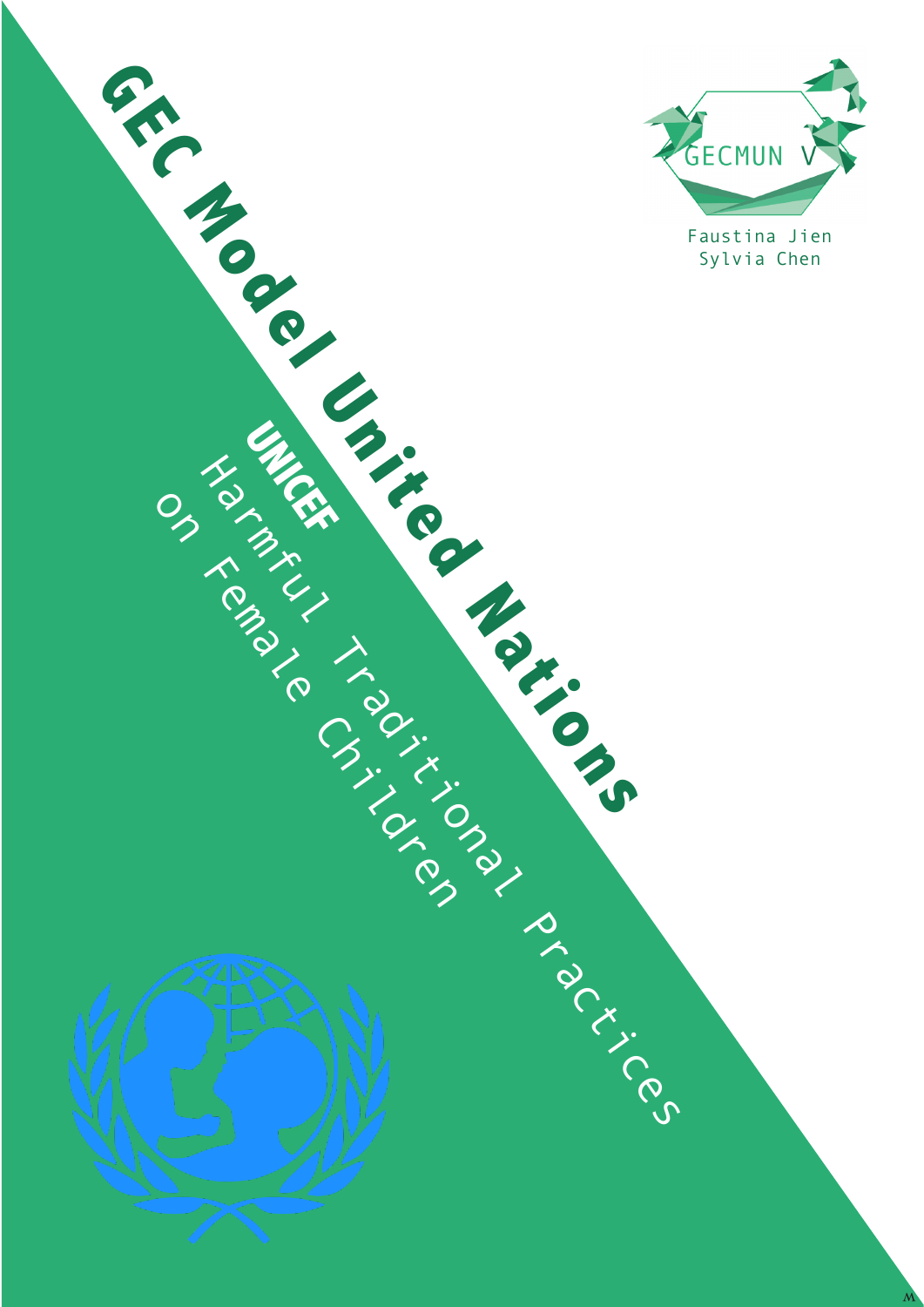## Table of Contents

Letters From the Chairs | Pg. 3

Introduction | Pg. 4

Definition of Key Terms | Pg. 4

Information | Pg. 5

• Historical Background | Pg. 5

• Stances of Major Parties Involved | Pg. 6

Solutions | Pg. 10

• Questions to Consider | Pg. 10

Bibliography | Pg. 11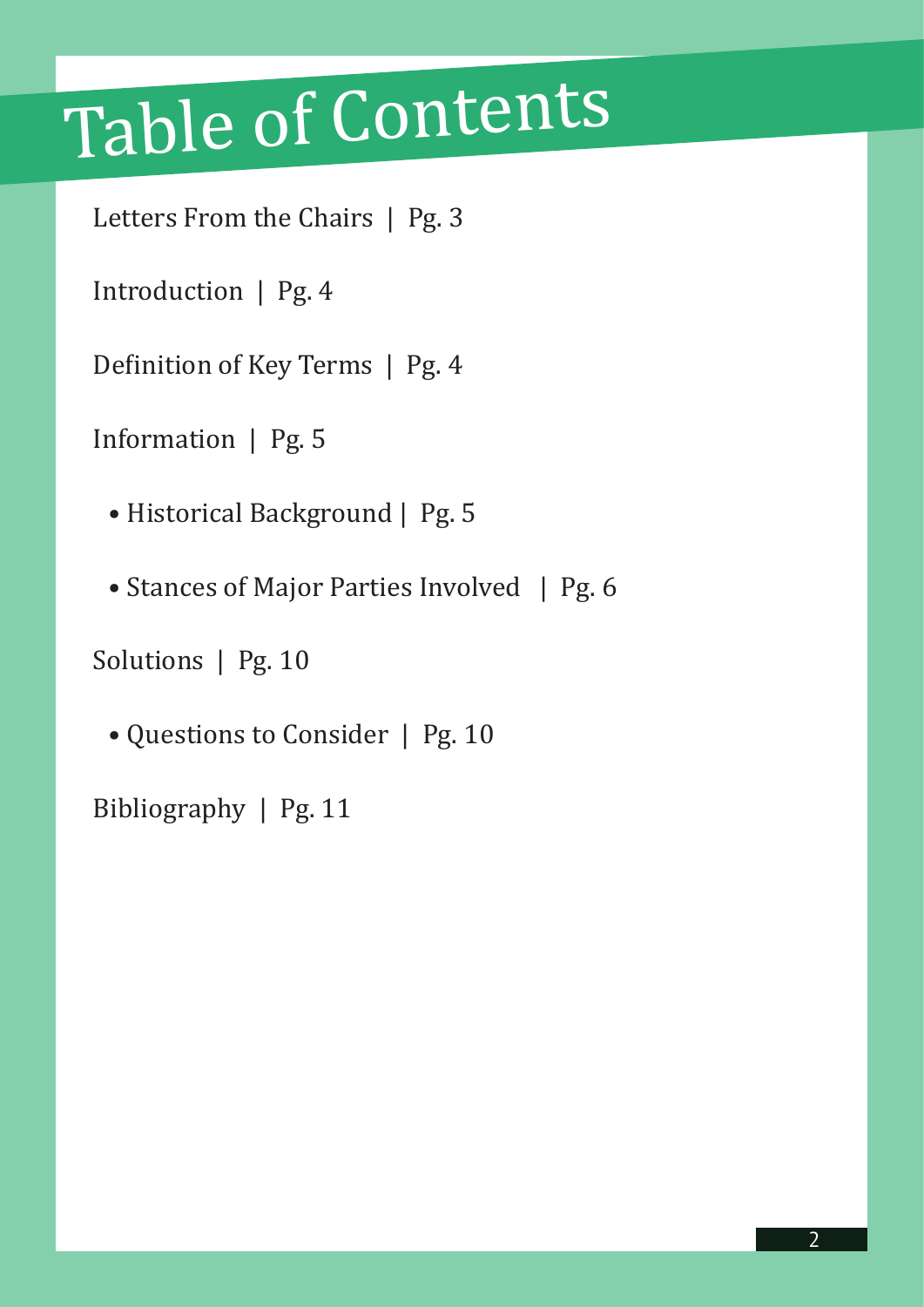# Letters from the Chairs

Hello delegates!

My name is Faustina Jien and I am a grade 12 student from Thai-Chinese International School. I am so honored to be chairing the UNICEF Committee, thus I hope we could all have a fruitful debate! I wish that all of the delegates would learn something and have some fun during this conference. I am looking forward to meeting you all!

Heyo esteemed delegates,

Welcome to GECMUN V UNICEF! My name is Sylvia Chen, and I am a senior from the Thai Chinese International School located in Bangkok. I am super excited to chair for this committee and to spend an amazing time with you all. Don't hesitate and feel free to reach out to me if you have any questions. I will be more than happy to answer your questions. :) Hope you can gain a lot of experiences from this conference!

Our emails: yoyo2288@student.tcis.ac.th , sylvia2170@student.tcis.ac.th

Best Regards,

Faustina Jien and Sylvia Chen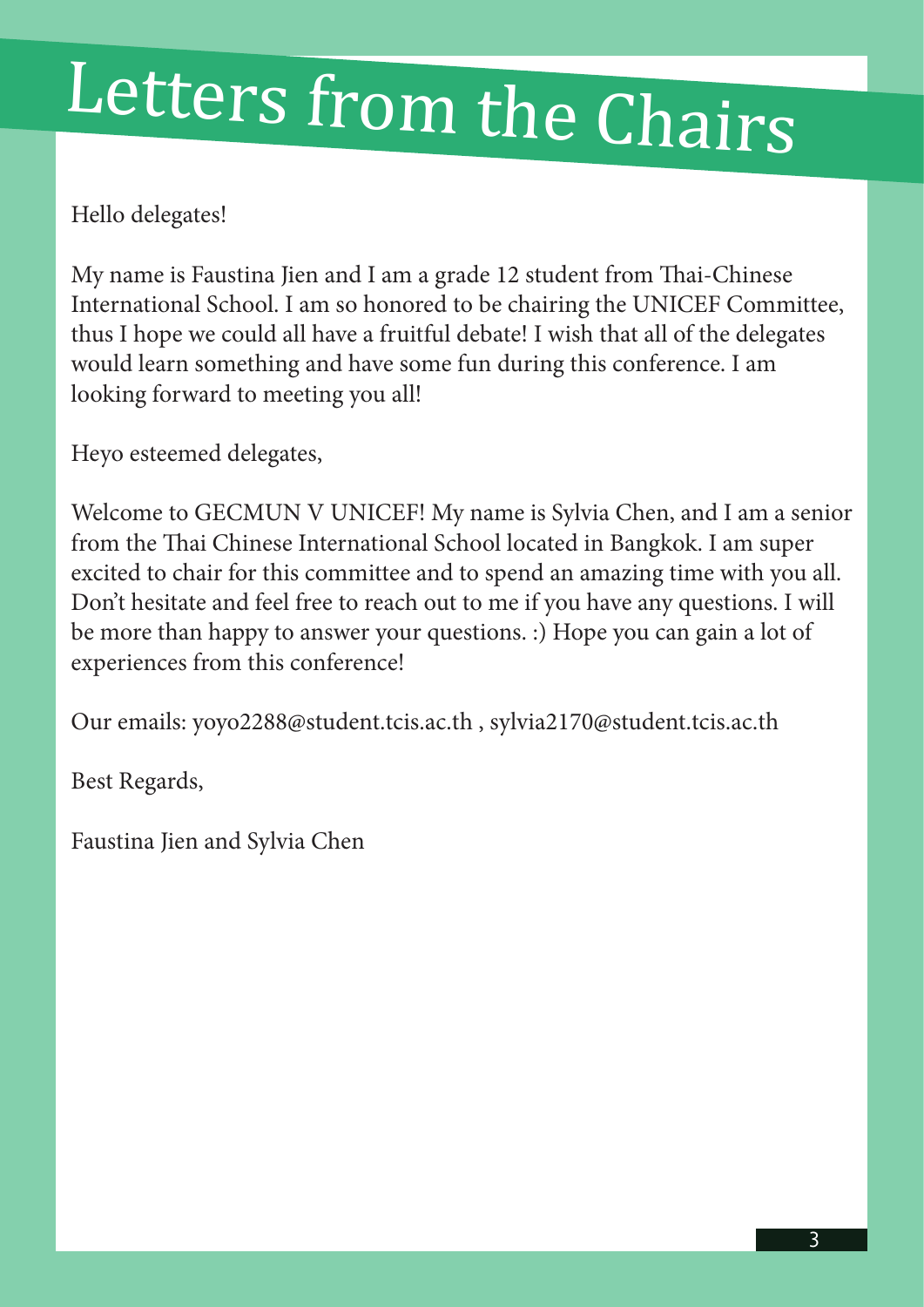## Introduction

The United Nations International Children's Emergency Fund (UNICEF) is trying to better the lives of children in need in different parts of the world. We all share a common goal of advocating the protection of children's rights, and to help meet their basic needs. We hope all delegates prepare and understand their countries' background information thoroughly, in order to be able to yield an effective solution. The UNICEF was established in 1964 to provide food, healthcare, and clothing to help those in need after World War II in Europe. Now, UNICEF works in 190 countries and territories to better children's lives.

In GECMUN V, we will be discussing the topic of harmful traditional practices on female children. Throughout the world, there are issues regarding child marriage, female genital mutilation, honour killings, and violence against women and girls. There are countless countries that are exploiting children due to religious or traditional beliefs that need to be put to an end. According to the 2011 Welfare Monitoring Survey (WMS) report, 23% of female children aged 0 to 14 years experienced FGM/C (female genital mutilation or cutting) nationally on average, as compared to 37.7 (EDHS: 2005) and 51.9% (Ethiopia Demographic and Health Survey 2000). The number has been decreasing since the year 2005 and 2000. The report also shows that FGM/C is more practiced in rural areas at 24% than urban areas which stood in 2011 at 15%. Child marriage is another big traditional practice that UNICEF aims to end in order to help children in need.

### **Definition of Key Terms**

Child marriage An underaged individual going through the process of marriage.

Corporal Punishment The physical punishment of people, especially children, by hitting them.

Female empowerment Showing strength and confidence from women and girls.

FEMALE GENITAL MUTILATION OR CUTTING An act where females undergo a procedure to mutilate their genitals.

Honour Killings When a woman brings shame to a family, the men have the right to murder them in order to bring honor back to the family.

Violence against women and girls Physical and/or mental harm that affects women and girls.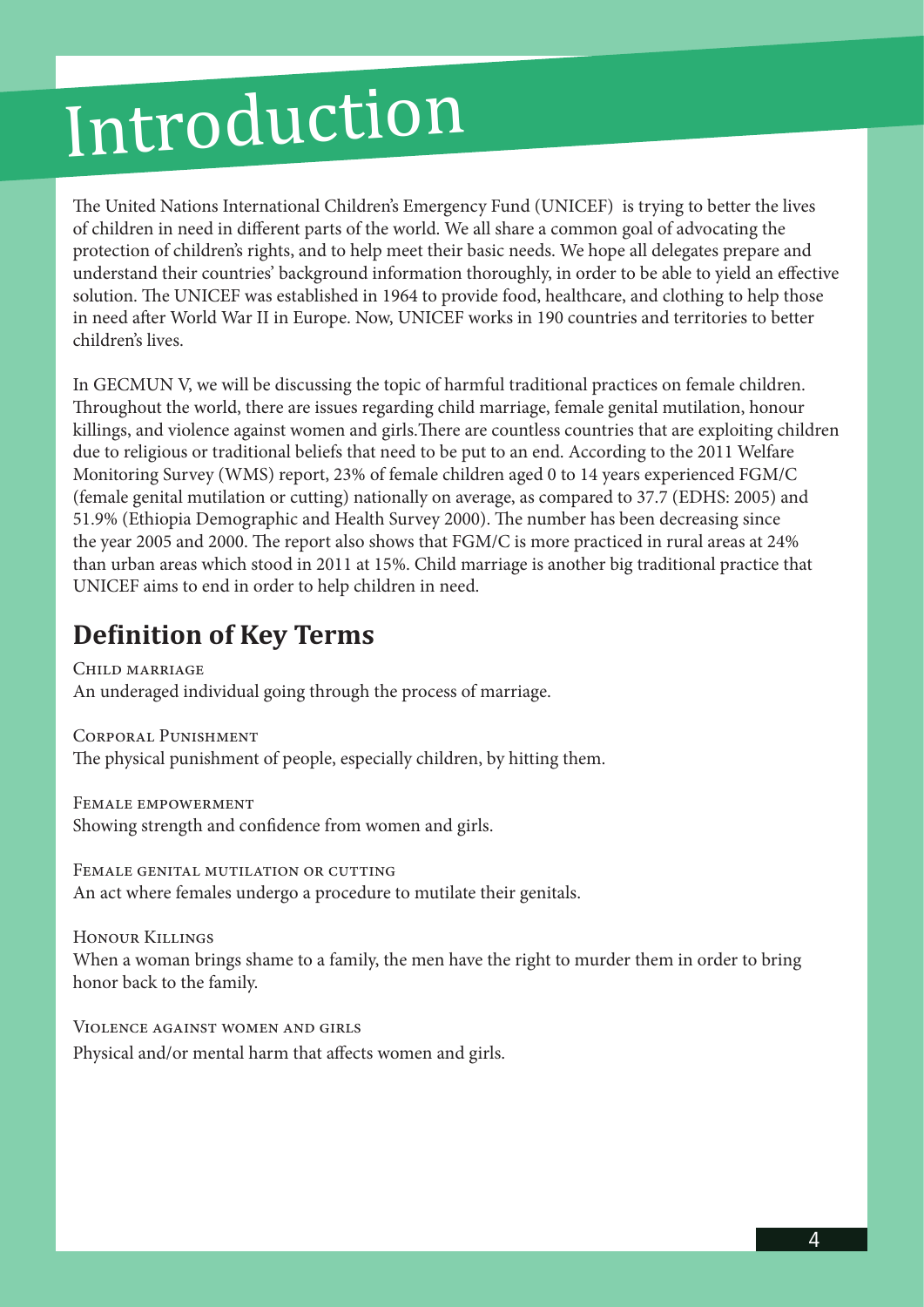## Information

### **Historical Background**

Children, especially young females, have been constantly exposed to danger of being raped, kidnapped, experiencing physical and mental violence, early marriage, labor, and much more. Abuse and neglect is a reality for millions of children, especially the Middle Eastern countries where it has been reported to have the highest number of cases of child violence occuring. The UNICEF has made many approaches to protecting children rights throughout the years. Yet, there are more challenges ahead. Many children in developing countries are not in primary school and the majority of them are girls. Millions of children are severely or moderately malnourished or die every year of easily preventable causes. Children are harmed increasingly in punitive systems of juvenile justice. Many unwanted children languish in orphanages and other institutions, denied education and adequate health care. Hundreds of millions of children are engaged in some form of labour. Armed conflicts around the globe continue to shorten and ruin the lives of millions of children, and they still serve as soldiers in national armies.

On 20 November 1959 the United Nations General Assembly adopted a Declaration of the Rights of the Child during the Convention on the Rights of the Child. The drought crisis 2012 in the Sahel was one of the biggest challenges. More than 18 million people faced food insecurity in the region. An estimated 1.1 million children were in danger of death. By the end of September, UNICEF had reached more than 730,000 severely malnourished children under 5 with life-saving treatment. In Pakistan, more than 100,000 children and women affected by flooding and insecurity received help and protection. UNICEF responded to renewed violence in the Democratic Republic of the Congo, where, in 2012, the number of internally displaced persons was the highest it had been since 2009. More than 3,000 separated children were reunited with caregivers.

Recently, there is a practice called female genital mutilation. Female genital mutilation or cutting (FGM/C) is a procedure that intentionally alters or causes injuries to the female genital organs for non-medical reasons. The reason for these practices is generalized into 5 categories: psychosexual reasons, sociological and cultural reasons, hygiene and aesthetic reasons, religious reasons, or socio-economic reasons. This practice is mostly carried out by traditional people. On the other hand, child marriage is caused by similar reasons as well as for financial issues throughout the affected countries. Furthermore, honor killings are mostly related to religious and social standards that result in a bloodbath. The practice of FGM shows gender inequality in society. FGM is carried out as a way to control women's sexuality. It is thought to ensure virginity before marriage and fidelity afterward, and to increase male sexual pleasure. FGM is seen as part of a girl's initiation into womanhood and as an intrinsic part of a community's cultural heritage. In some communities, the external female genitalia are considered dirty and ugly and are removed, ostensibly to promote hygiene and aesthetic appeal. Although FGM is not endorsed by either Islam or by Christianity, supposed religious doctrine is often used to justify the practice. In many communities, FGM is a prerequisite for marriage.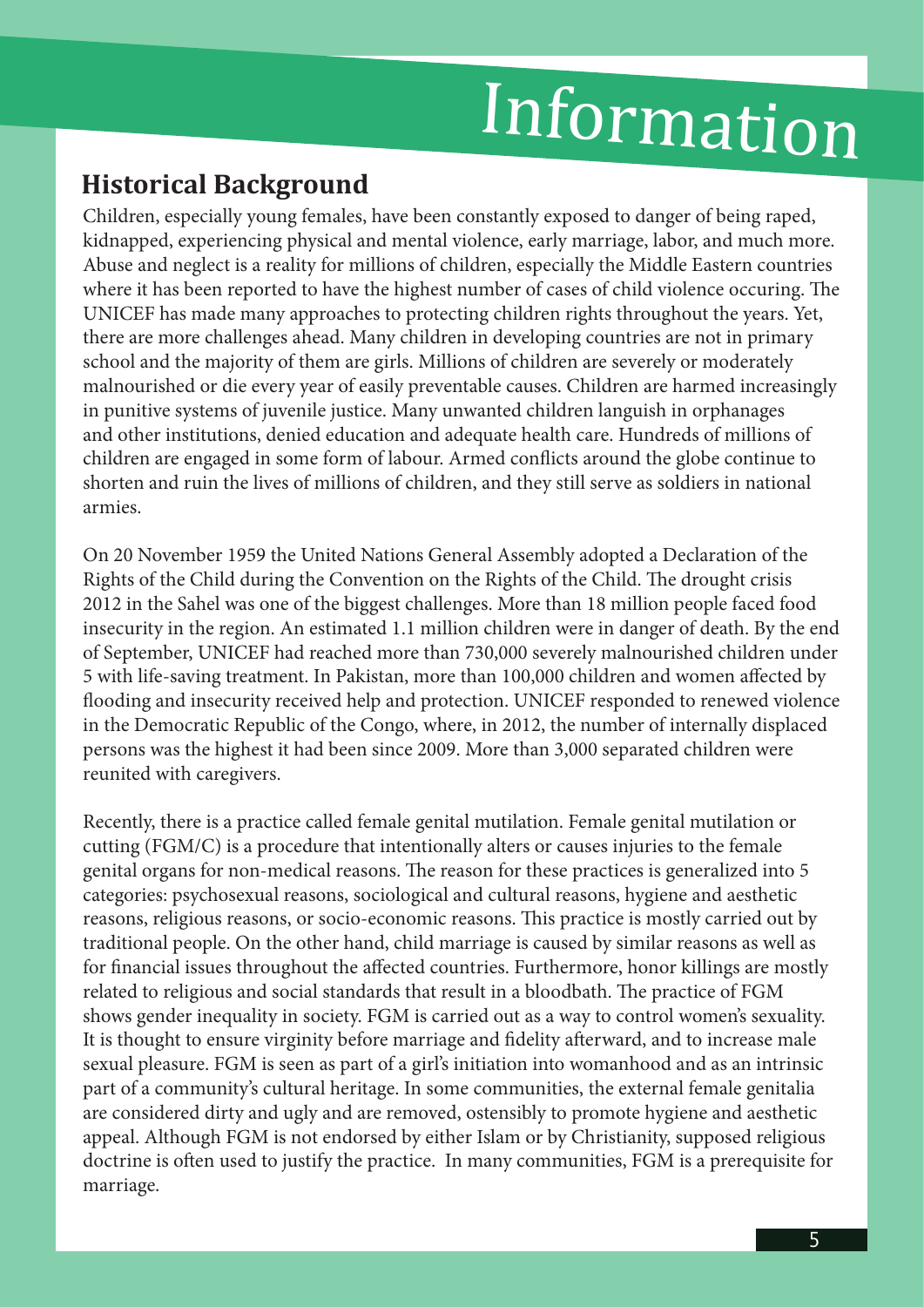Child marriage, defined as marriage of a child under 18 years of age, is a silent and yet widespread practice. A lot of female children were forced into marriage by their family. Many of the reasons were due to poverty, the perception that marriage will provide "protection", social norms, family honor, or religious practices. The act of child marriage is a human rights violation, over 60 million marriages include girls under the age of 18 today.

Honour Killing are committed within families or social groups with the purpose of controlling behaviour. Such murders are carried in the name of proteReasons given for this can include refusing an arranged marriage, entering a relationship with someone disapproved of, renouncing faith and behaving or dressing in a way thought to be inappropriate. Even though both male and female are targeted, female are more commonly targeted.

### **Stances of Major Parties**

#### USA

The United States is a diverse country that has people from different parts of the world living there. In the United States of America, the Federal Prohibition of Female Genital Mutilation Act was under consideration by the House of Representatives in early 1995. The United States have acknowledged the importance of education and awareness to service providers. There have also been countless incidents in the US regarding honor killings and violence against women.

#### RUSSIA

Girls in Russia undergo mutilation in early age, up to three years old. The practice has been publicly approved in the predominantly Muslim region of Dagestan by religious leaders. Girls were falling victim to violence every year and faced cruel treatment from their own relatives. Many cases of female genital mutilation and children trafficking happened in Russia. In 2013, the U.N. Committee on the Elimination of Discrimination against Women (CEDAW Committee) found that Russia had done little to implement the recommendations of protecting women from violence. The main obstacle to effective response to violence against women in Russia is the absence of a federal public policy that defines the problem as a serious impediment to the observance and achievement of women's rights as human rights.

#### FRANCE

In France, there aren't any specific laws regarding the issue. However, the Penal code was implemented to prosecute people who exercise violence or serious assault to a child under 15. The Criminal Division of the Cour de cessation decided, by a judgement in 20 August 1983, that wilful violence or mutilation with any parts of a female's body would be prosecuted under the article 312-3 of the Penal Code. While the term "female genital mutilation" is not used in the Penal Code, this decision makes it quite clear that such practices fall within the purview of the enactment.

#### UNITED KINGDOM

In the United Kingdom, the Prohibition of Female Circumcision Act was adopted in 1985. Measures against FGM have also been included in the child protection procedures at local authority levels.

#### **CHINA**

Committees in the UN are trying to raise awareness of the issue within China, and are working on taking actions and strengthening judicial protection for female victims.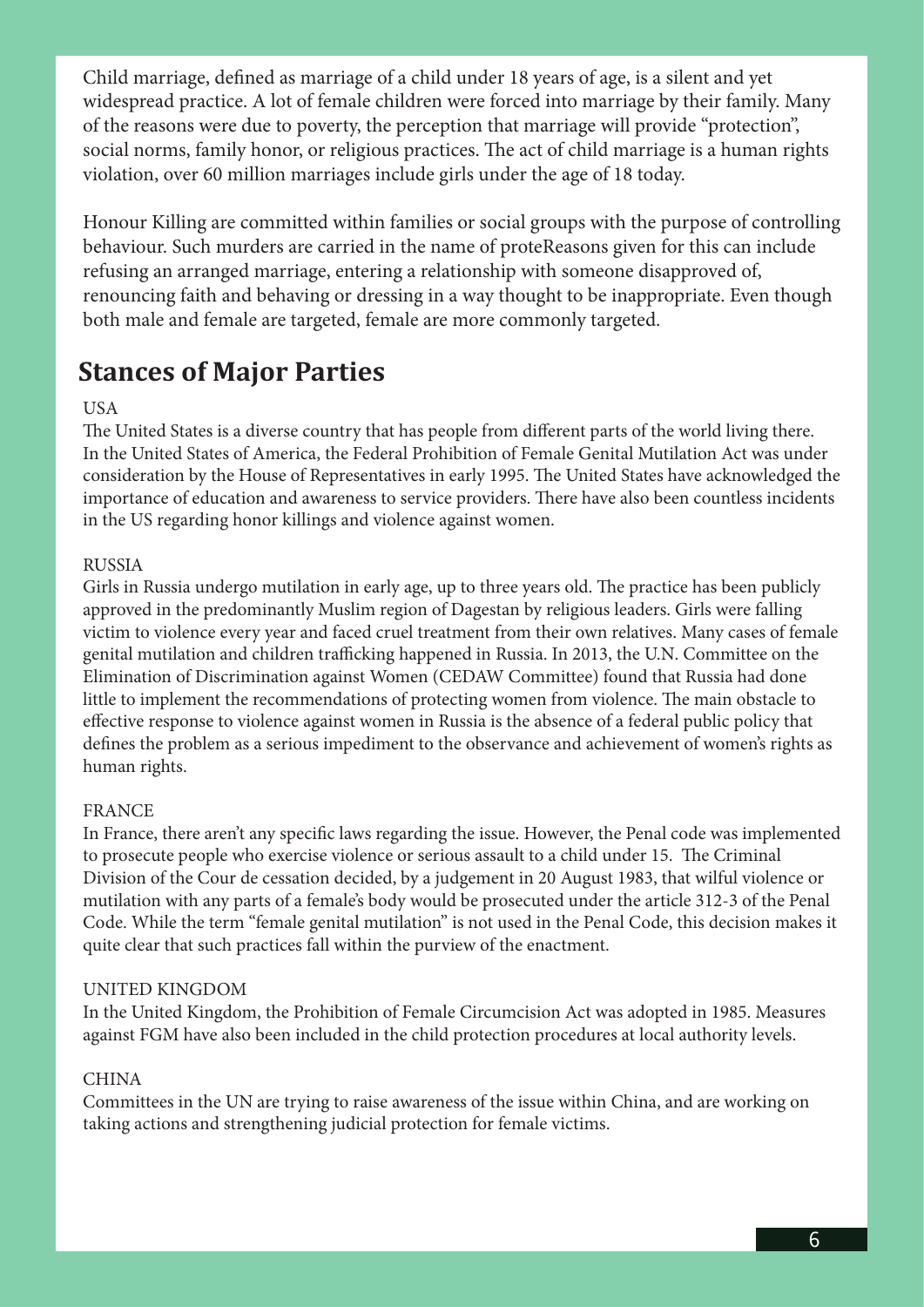#### GERMANY

According to women's rights organisation, Terre des Femmes, in 2014 there were 25,000 victims in Germany and a further 2,500 are under threat of becoming mutilated.

#### CANADA

In Canada, people have been trying to raise more awareness and providing training and advice to service providers such as midwives, health visitors, nurses, doctors, teachers and social workers.

#### SOUTH KOREA

South Korea has many cases of crime performed on young girls in regards to kidnap, rape, bullying, and violence. South Korea is also known for a high rate of suicide among their younger generations because of academic stress and pressure from society. There are many crimes committed in South Korea because of their highly unstable mental health, in which young females become one of their targets.

#### PHILIPPINES

A project in the Philippines focused on educating young men (Coalition Against Trafficking in Women Asia Pacific 2006), while a number of other community and legal strategies have been tried or canvassed (Hughes 2004).

#### NIGERIA

Nigeria has had multiple cases regarding harmful traditional practices. The Anti-Child Abuse Society of Africa (ACASA) in Nigeria works to raise awareness about different forms of child abuse, campaigns against the inhuman treatment of children ,and fights against and traditional harmful practices. There have been cases such as child marriage, child abuse, child labour, etc. Nigeria has since expressed statements to try eliminating FGM and other harmful practices to children.

#### **TURKEY**

The number of child abuse victims in Turkey has increased 33 percent in the last four years, and increased human trafficking has led to a rise in child prostitution. Even though the Turkish government has introduced programs to protect women and in 2012 enacted domestic violence legislation, the laws are not enforced and actions to protect children were minimally performed.

#### BANGLADESH

Bangladesh is a nation that upholds principles of equality between men and women, and prohibits discrimination against women. The law was implemented to protect the legal rights of women and to stop violence and repression against them.

#### VIETNAM

Vietnam has been a child rights pioneer for over 25 years. The recent enactment of the Child Law by Vietnam's National Assembly attempts to make a breakthrough in the protection of children from violence by an approach that covers both the prevention of violence and responding to violence. However, the Child Law only considers a child to be someone under 16. This leaves 16-18 year olds unprotected. UNICEF is therefore calling for the age of the Child Law to be raised to 18.

#### SAUDI ARABIA

Saudi Arabia takes children protections seriously and has emerging child protection services, such as Child Helpline and child maltreatment prevention programs. Yet, to date there are still no specific criminal laws addressing child abuse and neglect (CAN) in Saudi Arabia. Cases of significant physical or sexual assaults are referred to law enforcement officials for investigation, and only serious criminal cases are prosecuted in court based on General Criminal Bylaw.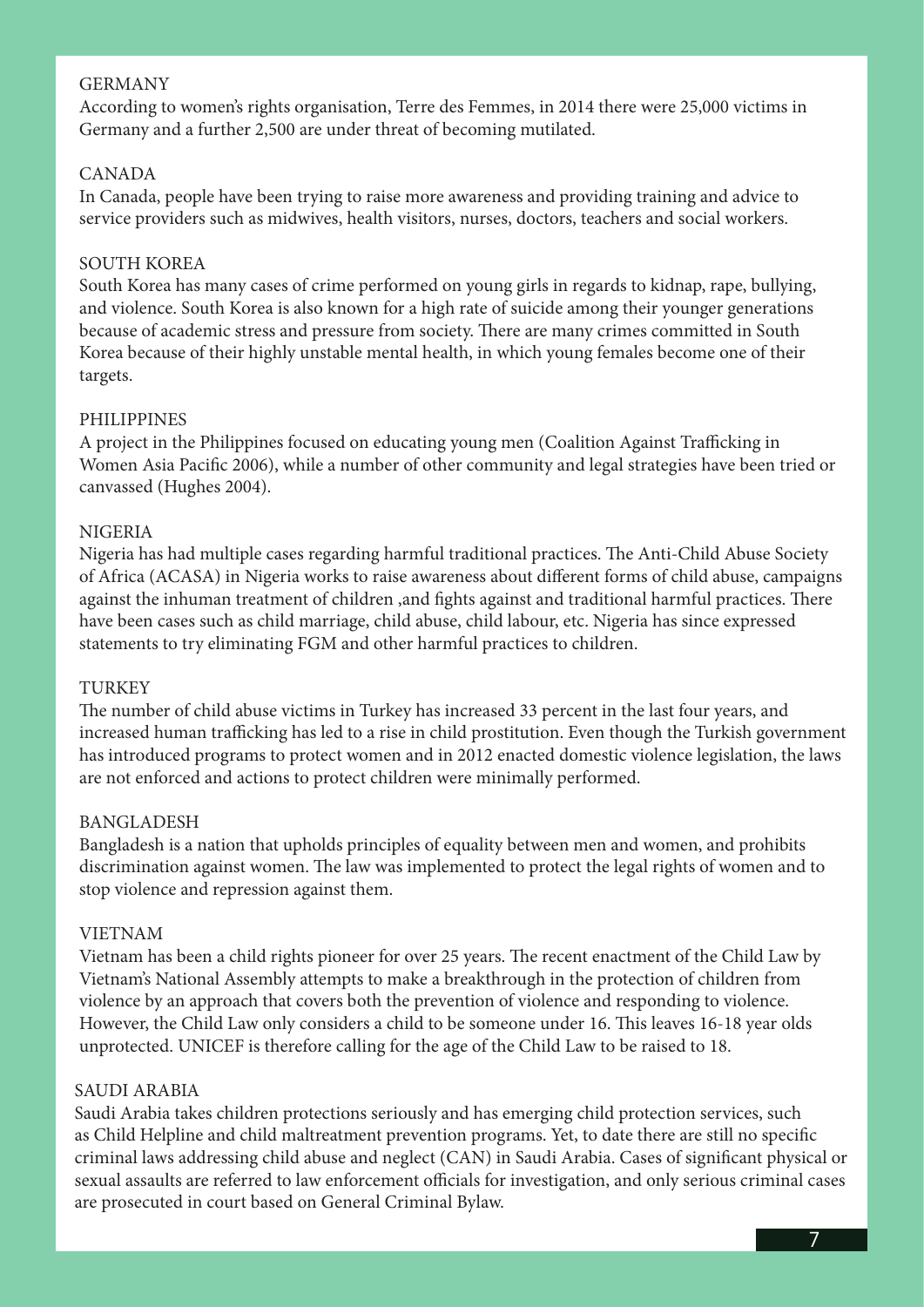#### AFGHANISTAN

Forced migration in Afghanistan disrupts communities and often results in the victimization of children and adolescents through early marriage. Existing protection services are inadequate, especially in remote and in warring communities. There is widespread failure to promote and protect the rights of children. To protect and provide services to Afghan children, UNICEF has worked with the government of Afghanistan to set up the Child Protection Action Network (CPAN).

#### SOMALIA

Somalia is one of the world's poorest countries and also one of the least protective environments for children. The administration and local institutions are unable to provide children with an adequate protective environment that safeguards their rights. Somali children have become increasingly vulnerable to all forms of violence, abuse and exploitation. The Somali Parliament approved the ratification of the Convention on the Rights of the Child (CRC) in 2014 setting the stage for children's access to their rights.

#### IRAN

Children's lives are mired in difficulty in Iran, just like other countries in the Middle Eastern area. Major gaps existed in the protection of children's basic rights. There has been multiple cases regarding honor killings as well. Recently, there is a new bill being discussed in parliament that would overhaul Iran's child protection laws to better protect kids from abuse.

#### UGANDA

Without legislation that protects children, the Government is unable to provide adequate and genderappropriate care and protection of girls and boys harmed or at risk of exploitation, violence and abuse. To keep Ugandan children safe, UNICEF is working with the Government and partners to prevent and respond to violence against children and women.

#### BURKINA FASO

Despite having quite a few incidents of FGM happening in the country of Burkina Faso, they are one of the top nations that are trying to eliminate female genital mutilation. Burkina Faso has also enforced quite a few laws regarding the protection of women. However, not all punishments were carried out due to some difficulties within prosecution.

#### ISRAEL

In 2002, the Ministry of Welfare and the Municipality established a Child Protection Center in Jerusalem within whose walls everything necessary for dealing quickly, efficiently and compassionately with abused children takes place. The child protection legislative framework for child maltreatment, including the 'Youth (Care and Supervision) Law', and the 'Mandatory Reporting Law' are additional topics addressed herein.

#### THAILAND

The Royal Thai government has been active in creating new laws and regulations for child protection, but laws primarily apply to those who are Thai, which means that over 300,000 children residing from neighboring countries are unaccounted for. As Thailand continues to urbanize and cities attract people from rural areas across the country, there will be a greater influx of children moving in and out of provinces, making it even more critical to establish a secure system of child protection that ensures the rights of all vulnerable children.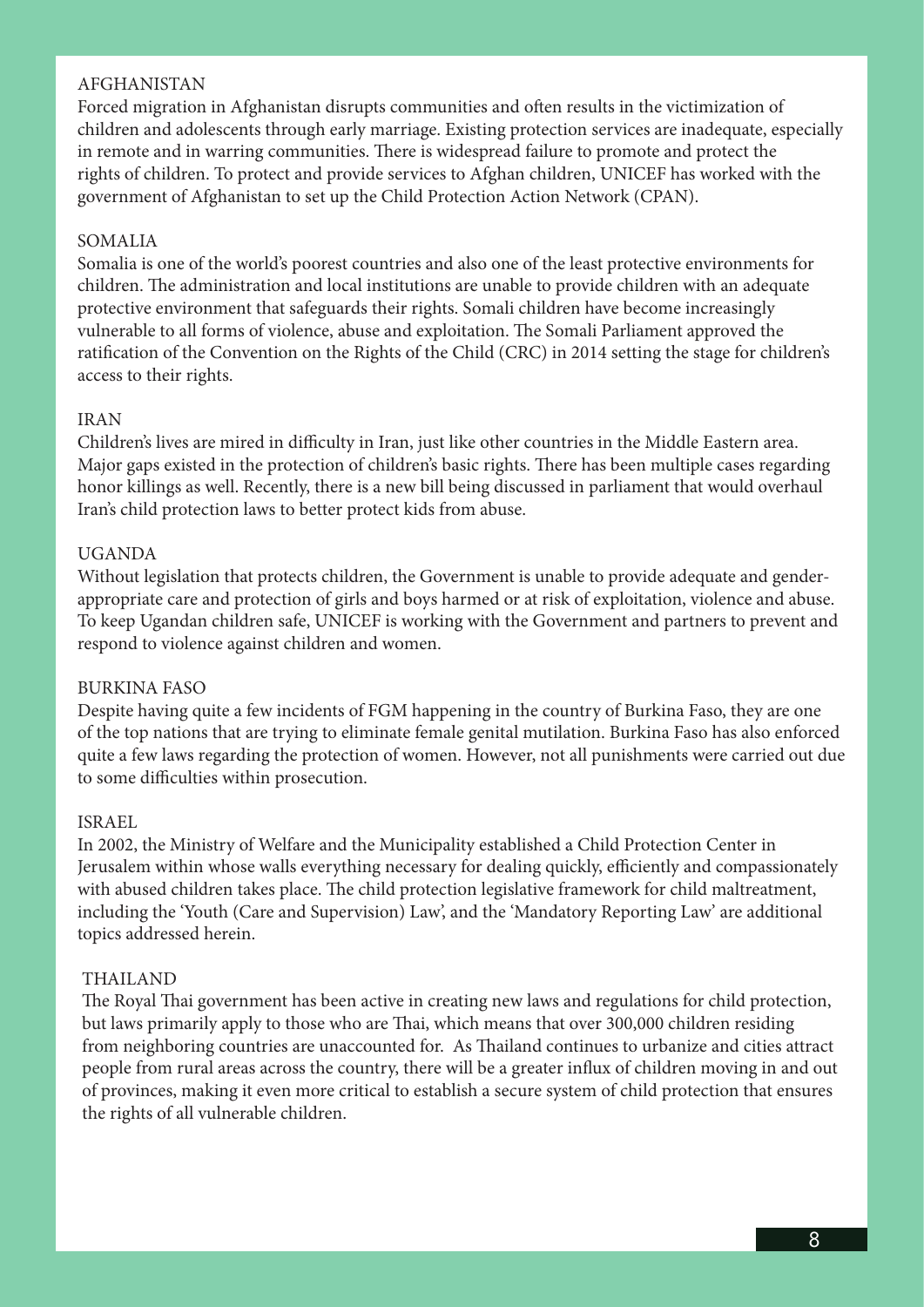#### **EGYPT**

In Egypt, there was a case regarding a doctor being convicted of carrying out FGM. Sohair al-Bata'a, 13, died at the hands of Raslan Fadl in 2013, although Fadl still denies performing the operation that killed her. Her case prompted outrage among both local and international observers, seen as a rare opportunity for conviction for a practice that is widespread despite being officially banned in Egypt in 2008.Egypt has later on expressed that female genital mutilation needs to be eliminated.

#### **ETHIOPIA**

The practice of female genital mutilation has been happening in different parts of Ethiopia. There have been a non-profit organization called KMG has made some progress in stopping this harmful practice. However, there are still people in Ethiopia who support this idea. In Ethiopia as a whole, 74 percent of women and girls were mutilated out of a population of 94 million, according to 2005 statistics.

#### NORWAY

Norway alerted all hospitals in 1985 to the practices of female genital mutilation. While there aren't any specific laws implemented, Norway still wants to provide as much aid as possible. However, educating people about FGM continues to be a key policy for Norway. Norway also enforced the law of making sure those that commit crimes such as genital mutilation would have to go to prison for at least 6 years.

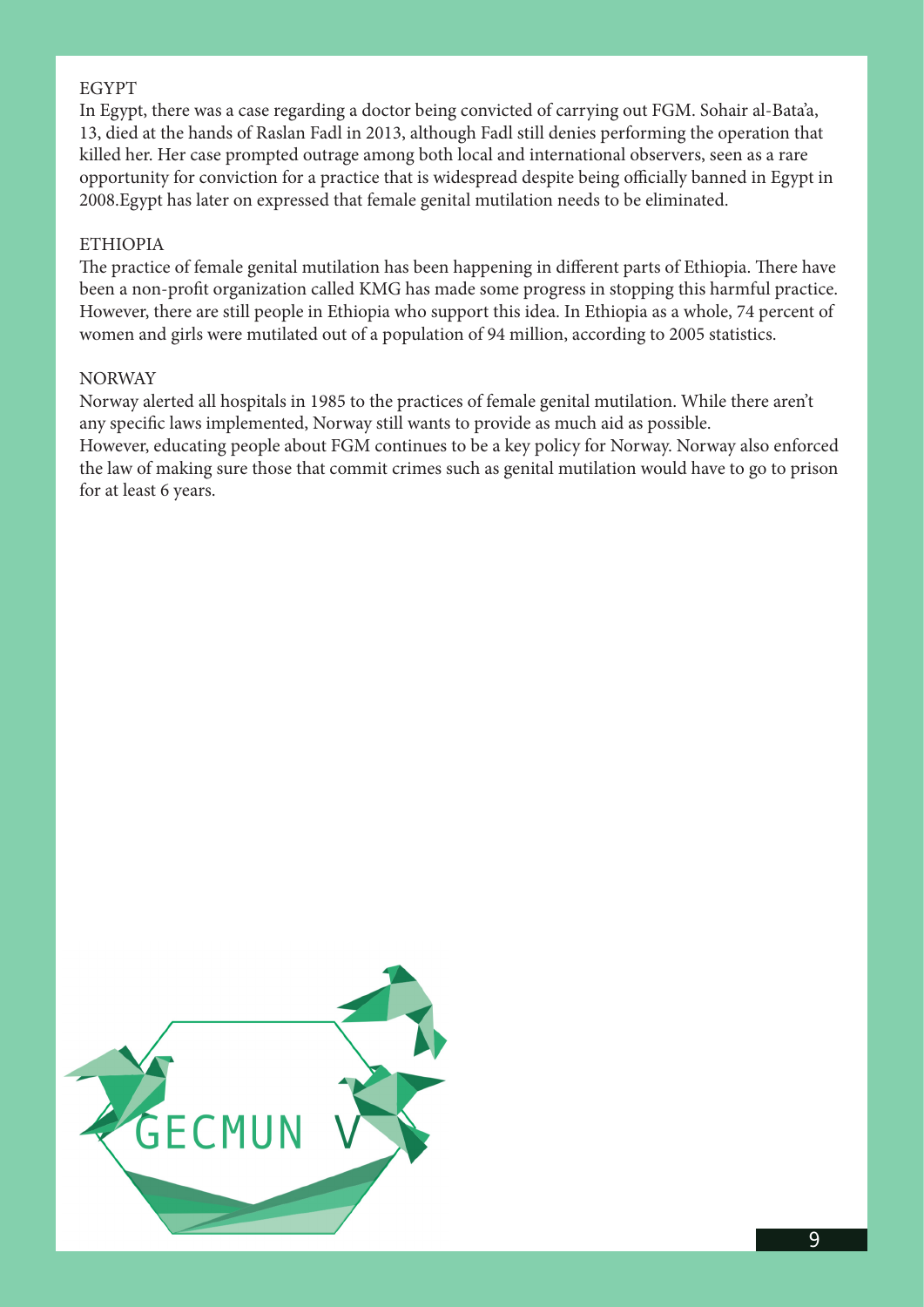# Solutions

#### **Expand Sanctions**

With reinforcing the law and expanding sanctions, this could result in making sure these people learn from their mistakes. The sanctions could also be strengthened and make sure individual nations follow through with the punishments. If their wrongdoings were too severe, they could end up being executed.

#### **Education to all Males**

Most of the crimes committed on female children were performed by males. By educating all males about female and violence, we hope to decrease the rate of children violence happening. Alongside educating them the incorrect traditions that result in murders or females getting hurt.

#### **Children/Female Empowerment**

Empowering females and children is crucial due to the amount of female being afraid of men. Encouraging them would possibly result in them standing up to the abuser. Educating female and letting them know they're worth it is crucial. issue.

### **Questions to Consider**

- What do the criminals gain from performing harmful practices to female children? What are their intentions?
- What is considered child abuse and neglect in my country? How does my country define child abuse and neglect?
- What is the social status of female in your country's society? Are there gender inequalities?
- Who typically abuses children?
- What are the existing children protection sanctions in your country and how can we improve? And what solutions did other countries found that we could use of?